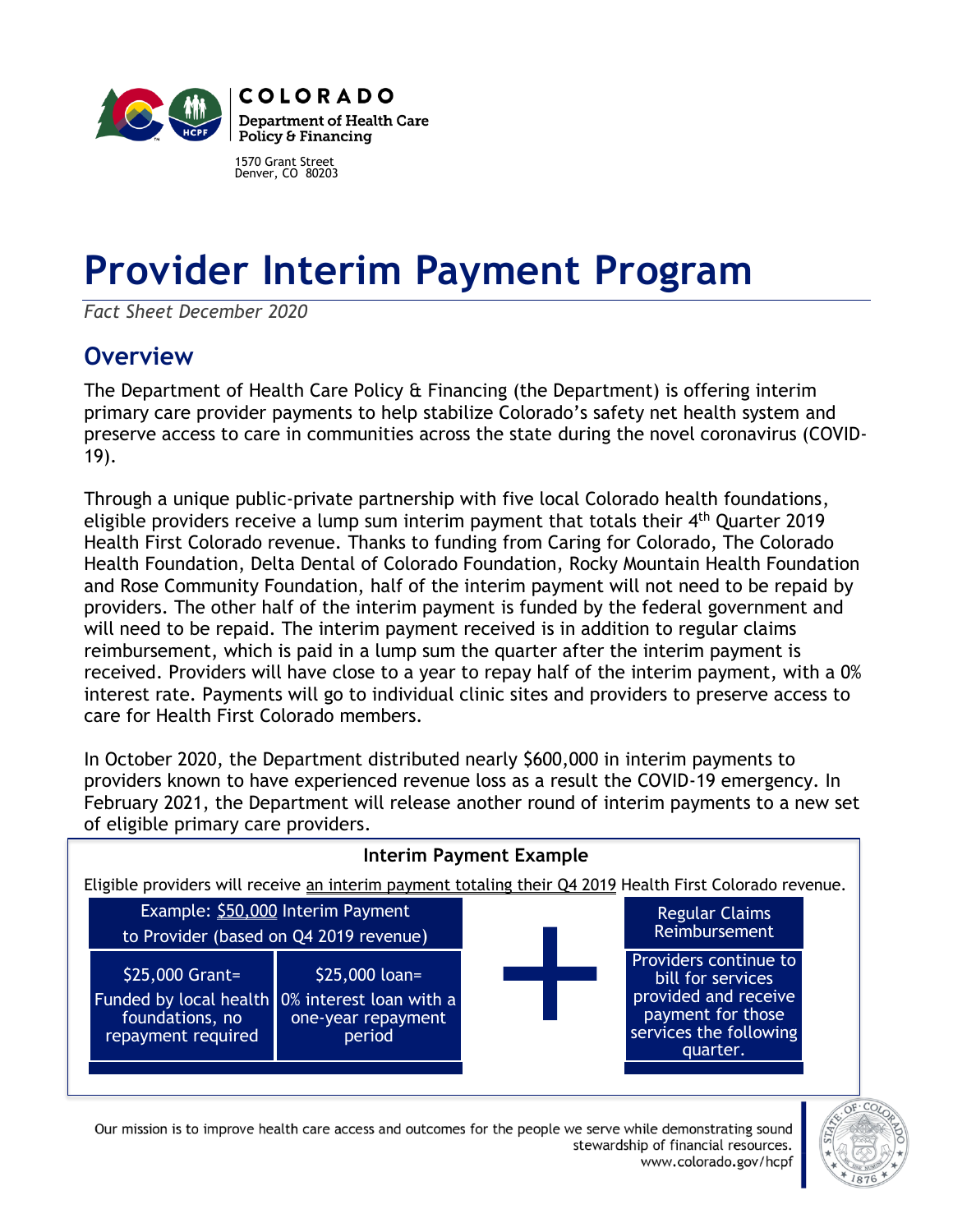### **The Model**

#### *Payment*

Primary care clinic sites that meet program requirements (see below) will be eligible for an interim, lump-sum payment based on their pre-COVID Q4 2019 total Health First Colorado revenue. Providers will receive their interim payment through a Gainwell (previously DXC,) transmittal during February 2021 that acts as 90-day payment of all fee-for-service claims between Feb-April 2021. **Providers still need to submit claims during the timeframe they receive the interim payment**. Federal law requires that all regular claims reimbursement be halted during the interim payment period (February-April 2021), however regular reimbursement will resume in May 2021 and the **provider will be reimbursed for all services provided to Health First Colorado during the interim payment period.** 

| <b>Provider Interim Payment Example</b>                                     |                                                     |                                                                                                                                                                                                                                                   |  |  |  |
|-----------------------------------------------------------------------------|-----------------------------------------------------|---------------------------------------------------------------------------------------------------------------------------------------------------------------------------------------------------------------------------------------------------|--|--|--|
| Interim Payment<br>distributed to providers<br>in February 2021             | Example:<br>\$50,000<br>Lump Sum<br>Interim Payment | The paid amount is equal to claims paid for Q4<br>2019 by Health First Colorado for fee-for-service.<br>Half of this amount is a grant, and half is a no-<br>interest loan.                                                                       |  |  |  |
| Provider bills normally<br>for Feb-April 2021, but<br>payment will be held. | \$0<br><b>Claims Payment</b>                        | FFS payments are held by the Department during<br>this time, but payments from managed care<br>payments will continue.                                                                                                                            |  |  |  |
| Feb-April 2021 claims<br>payment made in May<br>2021                        | \$40,000<br><b>FFS Claims</b><br>Payment            | Provider receives the payment held by the<br>Department after the quarter closes. These are the<br>FFS payments that were not paid during Feb-April<br>2021. The payment is made through the normal<br>claims payment process.                    |  |  |  |
| <b>Total Paid to Provider</b><br>for Feb-April 2021                         | \$90,000<br><b>Total Payments</b>                   | Provider received February 2021 Interim Payment<br>plus actual claims billed Feb-April 2021. Repayment<br>of the loan portion of the interim payment does not<br>begin for 6 months- allowing providers to have<br>more cash immediately on hand. |  |  |  |
| <b>Repayment Process starts October 2021</b>                                |                                                     |                                                                                                                                                                                                                                                   |  |  |  |
| Amount provider received<br>for claims                                      | \$40,000<br><b>FFS Claims</b><br><b>Amount Paid</b> | The payment is made through the normal claims<br>payment process in May 2021.                                                                                                                                                                     |  |  |  |
| Amount provider receives<br>as grant                                        | \$25,000<br>Grant                                   | Half of the February 2021 Interim Payment                                                                                                                                                                                                         |  |  |  |
| Amount provider owes to<br><b>HCPF</b>                                      | (525,000)<br><b>Federal Loan</b>                    | Starting October 2021, the provider will have<br>multiple options for repayment as described in the<br>next section. Full repayment is due August 2022.                                                                                           |  |  |  |
| Net Benefit for Q4 2020                                                     | \$65,000                                            | Provider's Net is \$25,000 more than would have<br>been paid that quarter without this program.                                                                                                                                                   |  |  |  |

The example below demonstrates how an interim payment will work.

*Repayment*

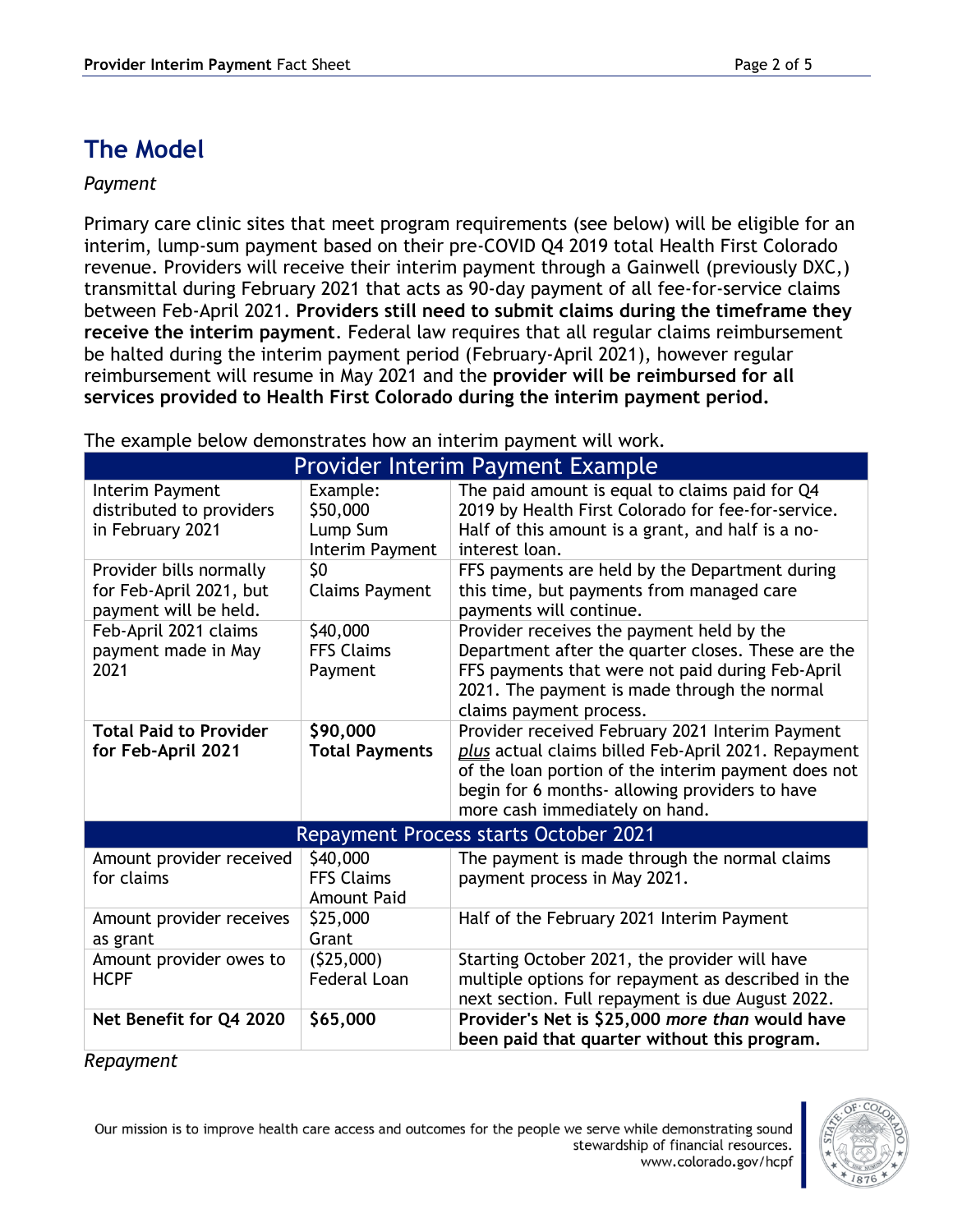To ease administrative burden for providers, the Department will be responsible for reconciling the federal portion of the interim payment and will work with the provider to ensure they understand and agree with the amount of their repayment obligation. The Department is currently working directly with primary care providers to develop an efficient and easy to understand reconciliation process.

#### Options to Repay

Providers will select an option to repay the federal portion of the loan.

• Accounts receivable balances can be deducted from the weekly claims payment displayed on the remittance advice between Oct. 2021-August 2022.

**OR**

• Send a single check or four quarterly installments.

In October 2021, the Department will begin the repayment process based on the repayment option selected by the provider. The repayment process will begin in October 2021 and must be completed no later than August 31, 2022.

The reconciliation process will take into consideration the federal funds paid through the February 2020 Interim Payment calculated at Colorado's State Plan Rate, excluding any enhanced federal fund match authorized through the Family First Act, and the federal match rate that should have been paid based on the member's eligibility category.

## **Who is Eligible?**

Over the last decade, the Department and the Colorado philanthropic community have invested significantly in supporting integrated care with a focus on behavioral health and dental care in primary care settings. To build upon this investment in whole person care, the interim payment program will be available to primary care providers who had Health First Colorado member attribution in FY 2019-20 *and* who provided integrated health services.

In February 2021, the Department will release additional interim payments to primary care clinic sites that meet program eligibility as follows:

- ✓ Contracted Health First Colorado (Colorado's Medicaid Program) and Regional Accountable Entity (RAE) provider
- $\checkmark$  Provides integrated behavioral health or dental care as demonstrated through billed claims or through a partner relationship with a provider co-located at your clinic site\*
- $\checkmark$  Agrees to continue to see the same number of Health First Colorado members, not file bankruptcy or lay off staff during the interim payment period (Feb-April 2021)
- $\checkmark$  Attests that any Federal COVID-19 relief funding received will not exceed expected revenue during interim payment period (Feb-April 2021)

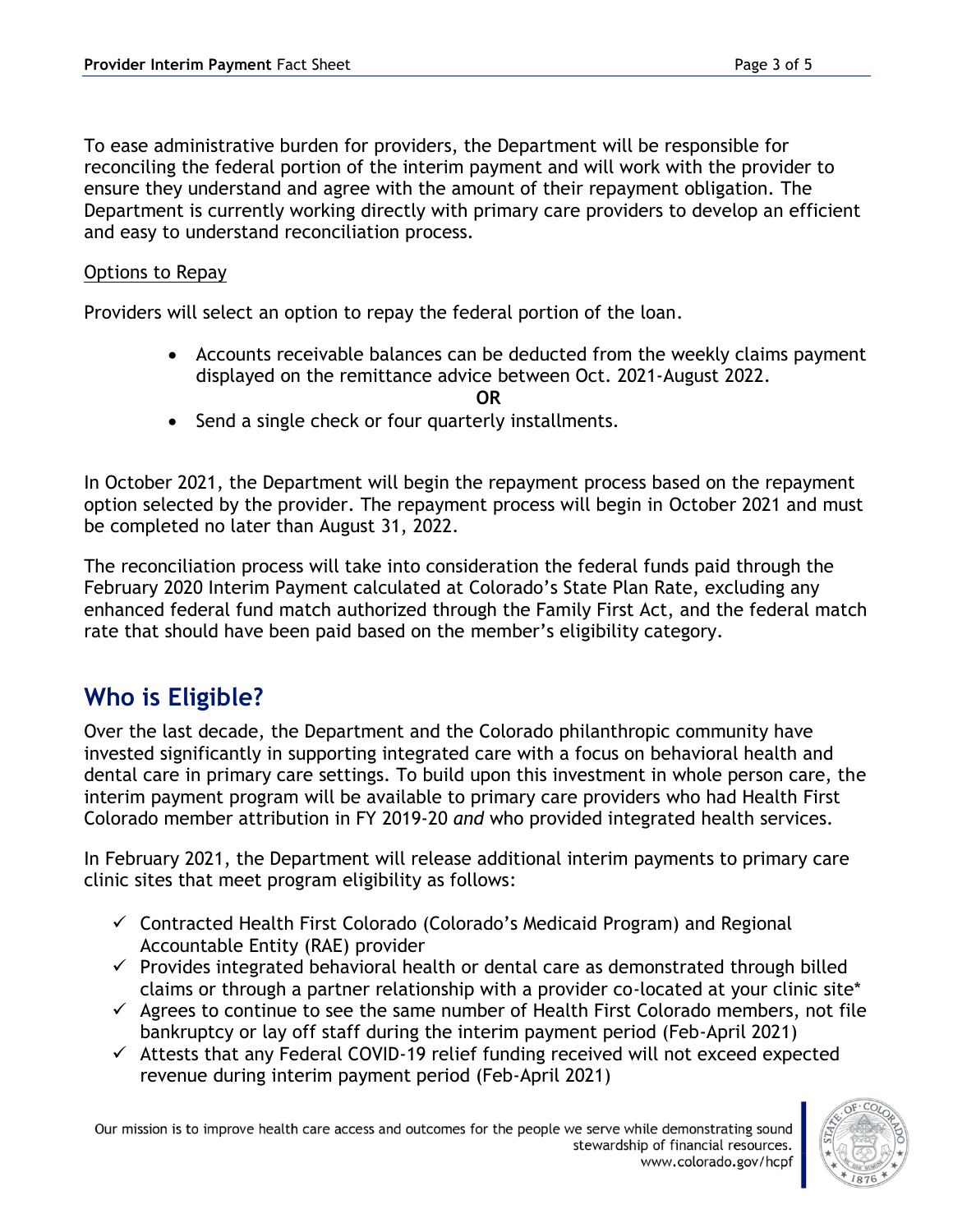- $\checkmark$  Billed less than \$100,000 in Health First Colorado (Medicaid) claims in Quarter 4 of Calendar Year 2019\*
- $\checkmark$  Payer mix includes at least 30% Health First Colorado (Medicaid), Child Health Plan *Plus*, and uninsured payor mix in a rural area OR 40% Health First Colorado (Medicaid), Child Health Plan *Plus* and uninsured payer mix in an urban area.
- $\checkmark$  Submits a quick & easy program application

*\*Eligibility requirement is subject to change based on results of this survey and availability of funds*.

Providers that already received an interim payment during Round 1 are not eligible to apply again.

# **Timeline**

Below is the estimated timeline for key decisions and actions.

| What                                                                                                                                       | By When                         |
|--------------------------------------------------------------------------------------------------------------------------------------------|---------------------------------|
| Deadline for providers to submit applications for interim payments                                                                         | January 18, 2021                |
| Awards designated                                                                                                                          | January 25, 2021                |
| Providers continue to submit claims as usual, but payment will be<br>held                                                                  | Feb. 1, 2021-<br>April. 30,2021 |
| Funds distributed                                                                                                                          | By Feb. 5, 2021                 |
| End of claims hold                                                                                                                         | April 30, 2021                  |
| Payments for claims 2/1/2021-4/30/2021 will be processed (in<br>addition to the interim payment- providers will receive claims<br>payment) | May 3, 2021                     |
| Department completes the reconciliation process                                                                                            | Aug. 2021                       |
| Providers will receive notice of owed amount and will have 30<br>days to appeal                                                            | Sept. 2021                      |
| Collection of loan of federal portion will begin                                                                                           | Oct. 2021                       |
| All federal funds will be recouped and returned to CMS                                                                                     | Aug. 31, 2022                   |

# **Frequently Asked Questions**

**1. When will the application be released?**

A: The application is set to be released before January 1, 2021.

**2. What can these funds be used for? Are there any restrictions?** A: The intention of these funds is help preserve access to care to Health First Colorado members. These funds can be used for general operations of the Primary Care Provider so the practice can continue to see Health First Colorado members and